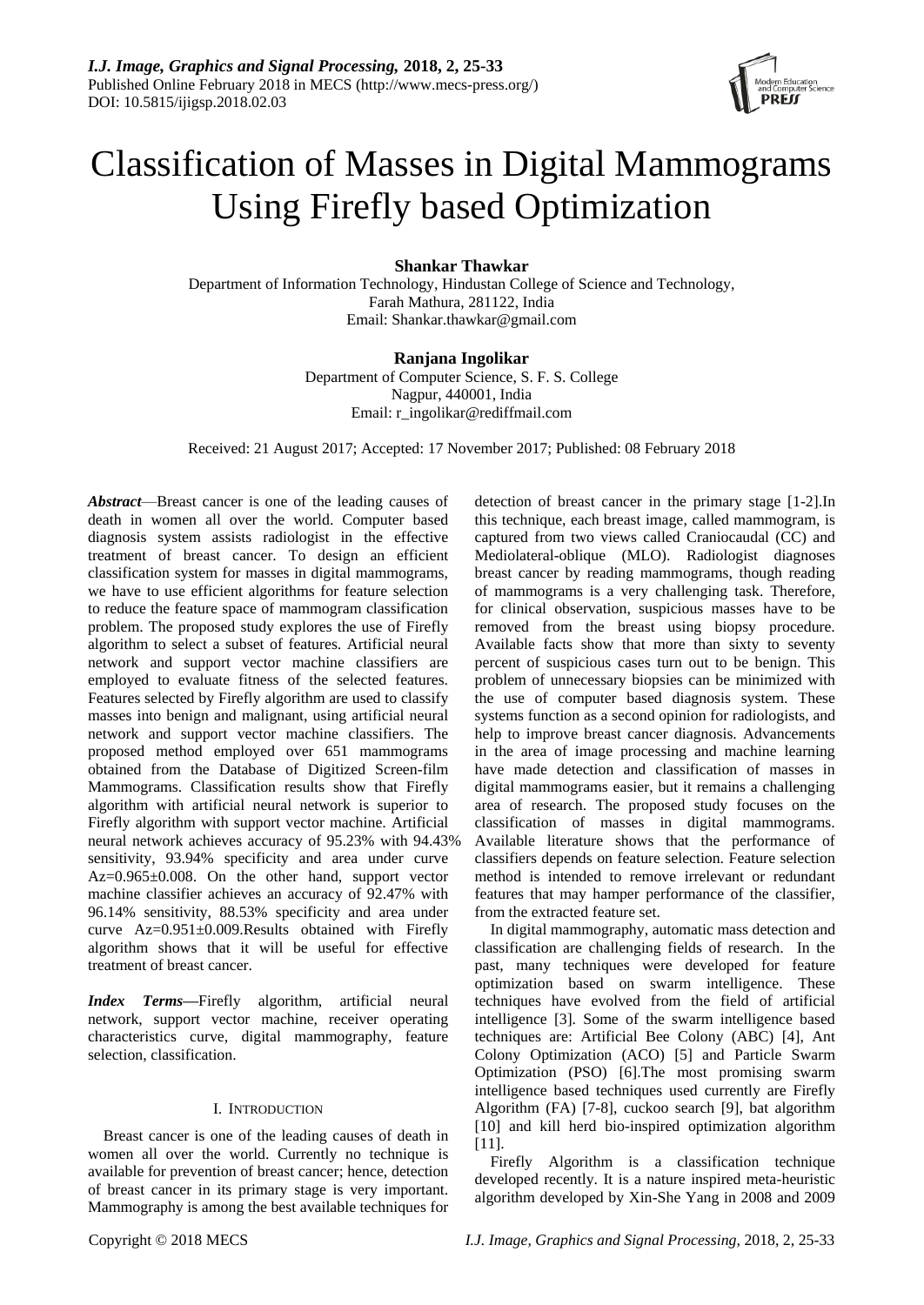[7-8], based on the flashing pattern of fireflies. It has been employed in several applications such as, classification, clustering, optimization and NP-hard scheduling problems [12].

The rest of the paper organized as: Section II presents Related work. Proposed framework is presented in Section III. Section IV presents results of different methods and discussion about their performances. Conclusion of the paper is given in Section V.

#### II. RELATED WORK

Saraç et al. [13] studied Firefly algorithm to select features for web page classification. FA selects feature subsets based on fitness of the selected feature. J48 classifier is used to find fitness of the selected feature. Senthilnath at al. [14] used Firefly algorithm for clustering on a benchmark data set obtained from UCI machine learning data repository. The performance of FA was comparable with ABC and PSO methods. Results show that FA is superior to both ABC and PSO methods. Banati et al. [15] investigated the use of rough set theory with firefly algorithm for feature selection. Performance of the method was tested on a medical data set obtained from UCI machine learning data repository [16]. The method proves to be best in terms of time and optimality as compared to other methods.

Pal et al. [17] perform the comparative study between Firefly algorithm and Particle Swarm optimization (PSO) for finding the optimal solution of noisy non-linear optimization problems. The outcomes of the method show that, FA is better than PSO for higher level of noise. Singh et al. [18] study the use of Krill Herd algorithm (KH), Firefly algorithm (FA) and Cuckoo search Algorithm (CS) for finding optimal solutions of various unimodal and multimodal mathematical test functions. The performances of these techniques were tested based on efficiency, convergence and time. The results show that Firefly algorithm outperforms Krill Herd for unimodal optimization.

Dhal et al. [19] investigate the use of Bat algorithm (BA) and Firefly algorithm for image enhancement. These techniques are used to optimize the parameters of high boost filter. The goodness of image enhancement is tested using objective function. The image parameters, Entropy and number of edge pixels act as an objective function.

In many applications, performance of Firefly algorithm is found superior to other swarm intelligence based algorithms. This motivates us to employ it to select significant features for the classification of masses in digital mammograms into benign and malignant.

## III. PROPOSED FRAMEWORK

The proposed framework consists of two main steps. In the first, we used Firefly algorithm for feature selection, and to select optimal features, artificial neural network (ANN) and Support Vector Machine (SVM) classifiers

were used. In the second step, features selected were used to classify suspicious masses into benign and malignant using, ANN and SVM. Overview of proposed framework is as shown in Fig. 1.

#### *A. Feature Extraction*

The process of automatic mass detection and feature extraction has been discussed in a previous work [20]. The features extracted from each of the detected masses are divided into three types, intensity based (FNo. 1 to 6), texture based (FNo. 7 to 17) and shape based (FNo. 18 to 25). The list of features extracted from mammograms is shown in Table 1 [20-21].



Fig.1. Proposed framework

Table 1. List of extracted features

| FN <sub>O</sub> . | Features             | FN <sub>o</sub> . | Features                      |
|-------------------|----------------------|-------------------|-------------------------------|
| 1                 | Average gray level   | 14                | Homogeneity                   |
| 2                 | Average contrast     | 15                | Sum average                   |
| 3                 | Smoothness           | 16                | Sum Variance                  |
| 4                 | <b>Skewness</b>      | 17                | Sum entropy                   |
| 5                 | Uniformity           | 18                | Area                          |
| 6                 | Entropy1             | 19                | Perimeter                     |
| 7                 | Energy               | 20                | Compactness                   |
| 8                 | Entropy <sub>2</sub> | 21                | Normalized Standard deviation |
| 9                 | Contrast             | 22                | Area Ratio                    |
| 10                | Mean                 | 23                | <b>Contour Roughness</b>      |
| 11                | Standard deviation   | 24                | Normalized Residual Value     |
| 12                | Variance             | 25                | Overlapping Ratio             |
| 13                | Correlation          |                   |                               |

*B. Feature Selection using Firefly Algorithm*

Basic purpose of the feature selection technique is to remove irrelevant or unnecessary features from the extracted feature set. It selects the most relevant features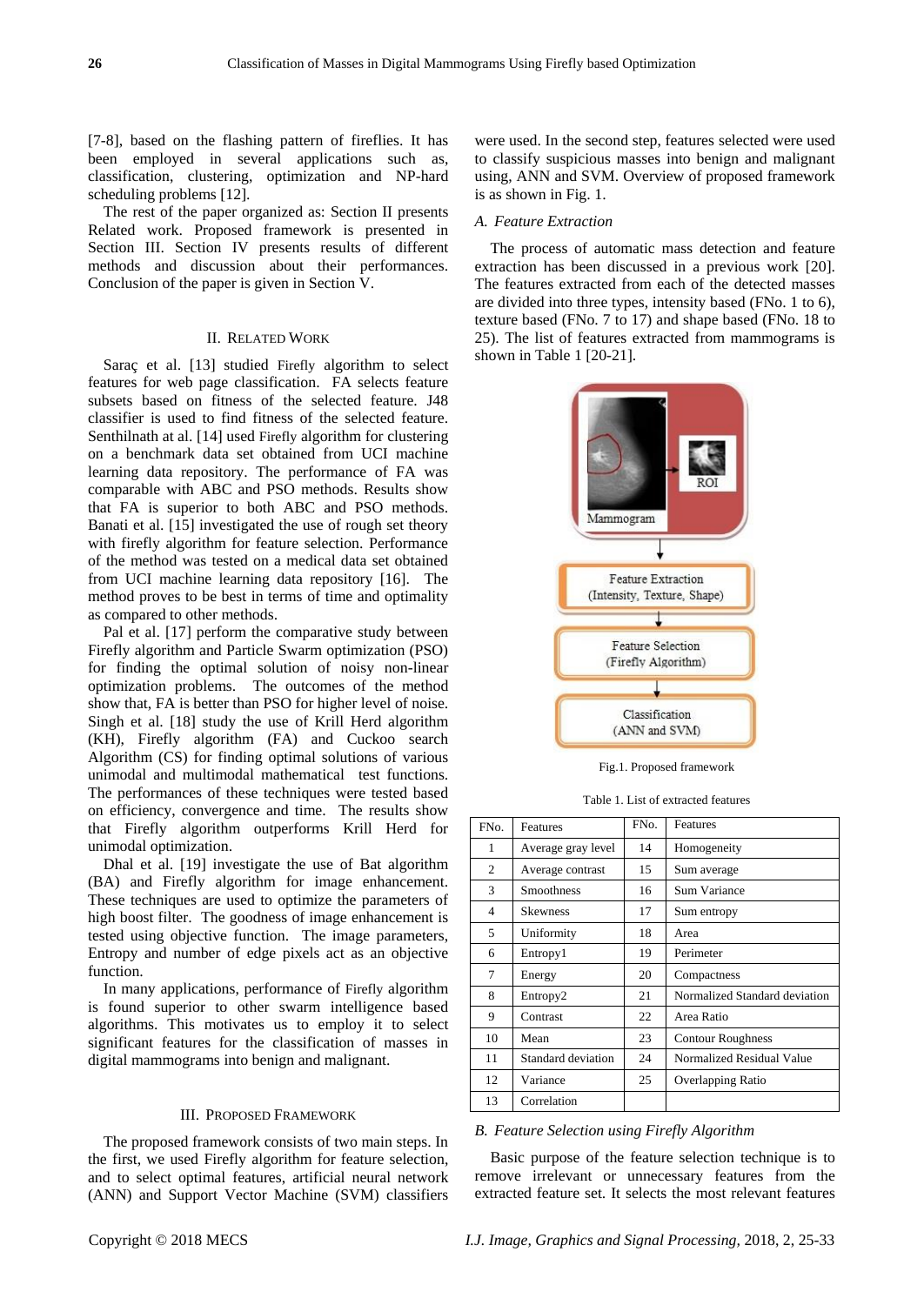that would improve the performance of the classifier. Feature selection techniques select the most relevant features based on four criteria: Discrimination, Reliability, Independence and Optimality [22-23]. In this article, Firefly Algorithm (FA) is used to select a subset of features. Artificial Neural Network (ANN) and Support Vector Machine (SVM) classifiers are employed to evaluate fitness of the selected features.

Firefly Algorithm (FA) was developed by Xin-She Yang in 2008 and 2009 [7-8] at Cambridge University, inspired by the flashing patterns and idealized behavior of fireflies. Flash patterns produced by the process of bioluminescence are unique for each firefly species. More than two thousand firefly species exist worldwide. Primary function of the flashing lights is to attract other fireflies for mating and also to attract potential prey. The flashing lights also serve as a defense mechanism for fireflies to warn potential predators. FA uses the following three idealized rules:

- i. All fireflies are unisex.
- ii. Attractiveness is proportional to brightness. So, considering two flashing fireflies, the less bright one will move towards the brighter one. Both attractiveness and brightness decrease as distance increases. A firefly moves randomly if there is no brighter firefly than itself.
- iii. Light intensity (brightness) of a firefly is affected or determined by the landscape of the objective function.

In maximization problem, the objective function  $f(z)$  is similar to fitness function used in genetic algorithms and it is proportional to brightness I(d). That is I(z)  $\alpha$  f(z), for a particular location z. The attractive parameter β, differs with distance  $r_{ij}$  between firefly 'i' and 'j'. The attractiveness parameter also varies with absorption in the medium.

Intensity of light, I(r), in the maximization problem, is formulated as –

$$
I(r) = \frac{I_s}{r^2} \tag{1}
$$

where  $I_s$ , is the intensity at light source and r is the distance between fireflies.

The variation of light intensity I with respect to distance r for a specified medium with fixed light absorption coefficient  $γ$ , is defined as –

$$
I = I_0 e^{-\gamma r} . \tag{2}
$$

where,  $I_0$  is the initial light intensity. The combined effect of inverse square law and absorption is approximated using Gaussian form as defined in (3). It is used to avoid singularity at r=0 in  $I_s/r^2$ .

$$
I(r) = I_0 e^{-\gamma r^2}
$$
 (3)

The other form of function  $I(r)$ , is defined as-

$$
I(r) = \frac{I_0}{1 + \gamma r^2} \tag{4}
$$

Equation  $(4)$  is implemented, when  $I(r)$  is required to be decreased monotonically at a slower rate. The functions defined in Equations (3)-(4) are essentially the same. Attractiveness parameter  $\beta$  is proportional to the light intensity seen by the neighboring firefly, defined as

$$
\beta(r) = \beta_0 e^{-\gamma r^2} \tag{5}
$$

where,  $\beta_0$  is the base value of attractiveness parameter at distance  $zero(r=0)$ . For faster calculation, the exponential function in (5) if required, can be approximated as

$$
\beta = \frac{\beta_o}{1 + \gamma r^2} \tag{6}
$$

Equation (5), defines a characteristic distance  $\Gamma = 1$  /  $\sqrt{\gamma}$  over which attractiveness varies considerably from  $\beta_0$ to  $\beta_0 e^{-1}$ . If the attractive function  $\beta(r)$ , is implemented as a monotonically decreasing function, then  $\beta(r)$ , is defined as

$$
\beta(r) = \beta_o e^{-\gamma r^m}; m \ge 1 \tag{7}
$$

The characteristics length  $\Gamma = \gamma^{-1/m}$  will become 1 as  $m \rightarrow \infty$  for a fixed value γ, conversely in the optimization problem for a length Γ, the parameter  $γ$  will be used as,  $\gamma=1/\Gamma^m$ . Let i and j be any two fireflies; then the distance between them at  $z_i$  and  $z_j$  is the Cartesian distance, define as

$$
r_{ij} = |z_i - z_j| = \sqrt{\sum_{k=1}^{d} (z_{i,k} - z_{j,k})^2}
$$
 (8)

where  $z_{ik}$  is the k<sup>th</sup> component of coordinate  $z_i$  of the i<sup>th</sup> firefly.

The attraction of  $i<sup>th</sup>$  firefly towards more brighter  $i<sup>th</sup>$ firefly, is determined as-

$$
z_i = z_i + \beta_o^{-\gamma r_i^2} \left( z_j - z_i \right) + \alpha \left( \text{rand} - \frac{1}{2} \right) \tag{9}
$$

where, the second term is due to attraction assumption and the third term is randomization with parameter  $\alpha$ , 'rand' is a uniformly distributed random number in [0, 1].

The proposed Firefly Algorithm implemented for optimal feature selection of masses in digital mammograms is as shown in Fig. 2.

First, an initial population of fireflies is created. The initial population includes possible solution. The number of fireflies in the initial population depends on the parameter, nPop. Each solution vector in the initial population is encoded using binary encoding technique. A variable that represents the possible solution is a 25-bit binary vector representing 25 features extracted from segmented masses. A bit value '1' in the solution vector indicates that the corresponding feature is selected while bit value '0' indicates that the feature is not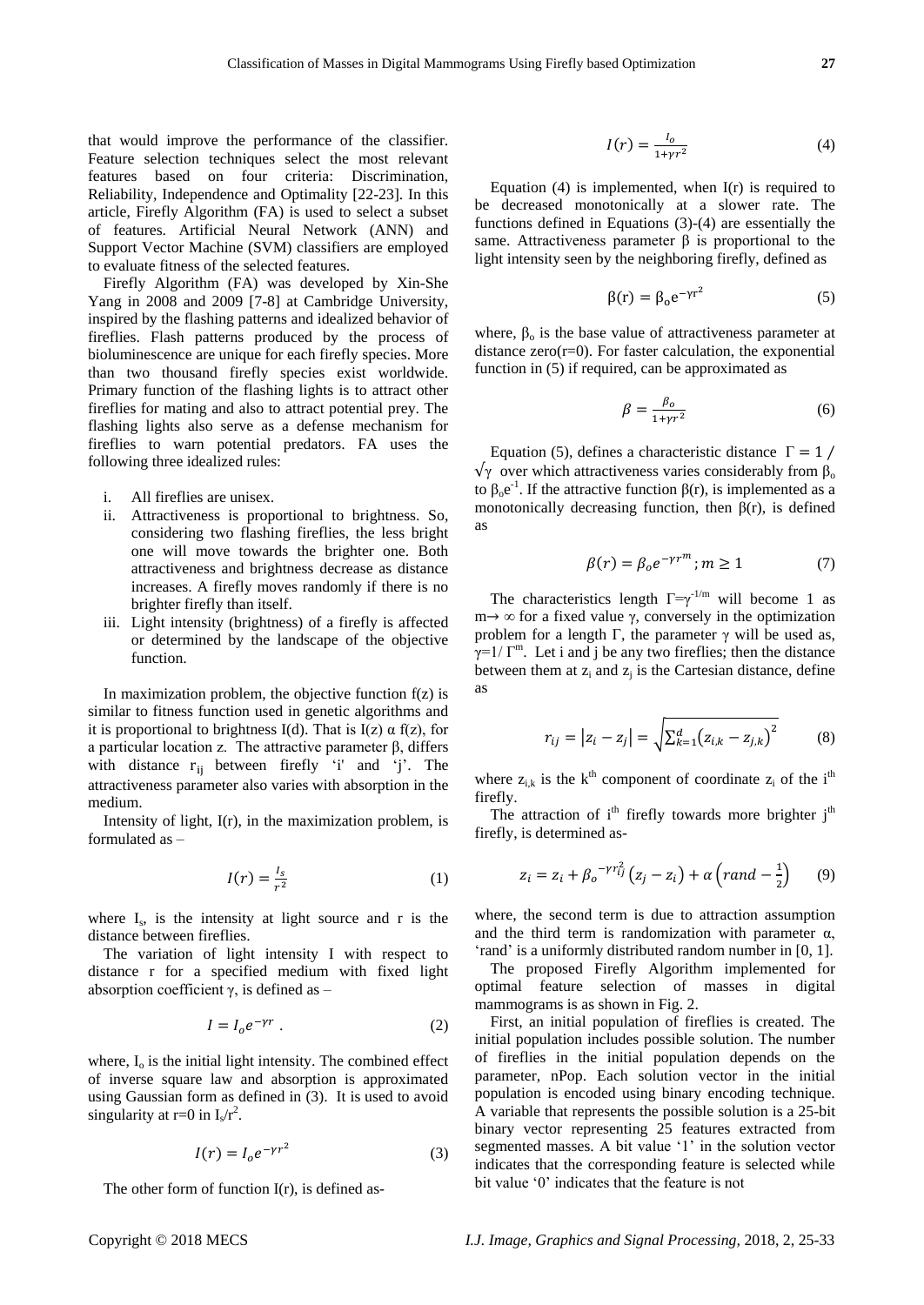| Algorithm : Feature selection using FA                                                                                                                                                                                                                                |  |  |  |  |  |  |
|-----------------------------------------------------------------------------------------------------------------------------------------------------------------------------------------------------------------------------------------------------------------------|--|--|--|--|--|--|
| Input: Twenty five features extracted from each of the 651                                                                                                                                                                                                            |  |  |  |  |  |  |
| mammograms                                                                                                                                                                                                                                                            |  |  |  |  |  |  |
| 1. Initialize FA parameters<br>$\frac{1}{2}$ maximum iterations<br>MaxIT<br>$\frac{1}{2}$ number of Fireflies<br>nPop<br>gama<br>// light absorption coefficient<br>$beta_0$<br>// attraction coefficient base value<br>alpha<br>$\frac{1}{\pi}$ mutation coefficient |  |  |  |  |  |  |
| 2. Define objective function $f(z)$ // evaluate cost                                                                                                                                                                                                                  |  |  |  |  |  |  |
| 3. Load feature data set // extracted features                                                                                                                                                                                                                        |  |  |  |  |  |  |
| 4. Create initial population of fireflies $z_i$ (i=1,2,3,nPop)                                                                                                                                                                                                        |  |  |  |  |  |  |
| 5. Evaluate initial population $f(z)$ = accuracy of ANN/SVM                                                                                                                                                                                                           |  |  |  |  |  |  |
| 6.<br>While (iteration <maxit)< td=""></maxit)<>                                                                                                                                                                                                                      |  |  |  |  |  |  |
| 7.<br>for $i = 1$ to nPop<br>// firefly $z_i$                                                                                                                                                                                                                         |  |  |  |  |  |  |
| 8.<br>for $j = 1$ to nPop<br>// firefly $z_i$                                                                                                                                                                                                                         |  |  |  |  |  |  |
| 9.<br>if $f(zj) > f(zi)$ then                                                                                                                                                                                                                                         |  |  |  |  |  |  |
| 10.<br>update $r_{i,i}$ //distance between firefly                                                                                                                                                                                                                    |  |  |  |  |  |  |
| 11.<br>update beta //attractiveness coefficient                                                                                                                                                                                                                       |  |  |  |  |  |  |
| 12.<br>evaluate new solution using $f(z)$                                                                                                                                                                                                                             |  |  |  |  |  |  |
| 13.<br>if $f(old\_solution) \leq f(new\_solution)$                                                                                                                                                                                                                    |  |  |  |  |  |  |
| 14.<br>then                                                                                                                                                                                                                                                           |  |  |  |  |  |  |
| 15.<br>Best_solution=new_solution                                                                                                                                                                                                                                     |  |  |  |  |  |  |
| 16.<br>end if                                                                                                                                                                                                                                                         |  |  |  |  |  |  |
| 17.<br>end if                                                                                                                                                                                                                                                         |  |  |  |  |  |  |
| 18.<br>end of loop j                                                                                                                                                                                                                                                  |  |  |  |  |  |  |
| 19.<br>end of loop i                                                                                                                                                                                                                                                  |  |  |  |  |  |  |
| 20.<br>Rank the fireflies and find current best                                                                                                                                                                                                                       |  |  |  |  |  |  |
| 21.<br>end while loop                                                                                                                                                                                                                                                 |  |  |  |  |  |  |
| 22. Obtain the final result as optimal features                                                                                                                                                                                                                       |  |  |  |  |  |  |
| Fig.2. Firefly Algorithm                                                                                                                                                                                                                                              |  |  |  |  |  |  |

selected. The fitness of each possible solution in the initial population is evaluated using objective function. The classification accuracy of ANN and SVM acts as an objective function (fitness). It is used to find the fitness of each selected feature. It is defined as –

$$
Objective function f(z) = mean(accuracy)
$$
 (10)

Then, a new firefly is generated and evaluated. The best solution for the current iteration is obtained by comparing new and old solutions. Finally, the optimal feature subset obtained for the feature set is used for reduction.

The optimal feature subset selected by FA with ANN (FA-ANN), and FA with SVM (FA-SVM) are as shown in Table 2 and Table 3 respectively.

## *C. Classification*

The proposed methodology uses Artificial Neural Network (ANN) and Support Vector Machine (SVM) for classification of masses in Digital mammograms into benign and malignant.

| Max.<br>Iteration | Pop.<br>Size | Feature<br>Set | No. of<br><b>Features</b><br>Selected | Selected<br>Features                                           | Selection<br>Accuracy<br>$(\%)$ |
|-------------------|--------------|----------------|---------------------------------------|----------------------------------------------------------------|---------------------------------|
| 10                | 15           | AF1            | 11                                    | 2, 4, 6, 8,<br>11, 13, 17,<br>20, 21, 23,<br>24                | 95.23                           |
| 15                | 15           | AF2            | 12                                    | 1, 2, 5, 6, 8,<br>13, 16, 20,<br>21, 23, 24,<br>25             | 93.40                           |
| 20                | 15           | AF3            | 14                                    | 1, 5, 6, 8,<br>11, 13, 14,<br>16, 18, 19,<br>20, 22, 24,<br>25 | 93.70                           |
| 30                | 15           | AF4            | 14                                    | 1, 2, 5, 6, 8,<br>9 10, 12,<br>14, 19, 21,<br>22, 23, 25       | 90.20                           |
| 40                | 15           | AF5            | 13                                    | 1, 3, 6, 11,<br>12, 14, 15,<br>17, 18, 19,<br>22, 23, 25       | 92.60                           |

Table 2. FA-ANN based feature selection

| Table 3. FA-SVM based feature selection |  |  |
|-----------------------------------------|--|--|
|-----------------------------------------|--|--|

| Max.<br>Iteration | Pop.<br><b>Size</b> | Feature<br>Set  | No. of<br>Features<br>Selected | Selected<br>Features                                       | Selection<br>Accuracy<br>(% ) |
|-------------------|---------------------|-----------------|--------------------------------|------------------------------------------------------------|-------------------------------|
| 10                | 15                  | SF1             | 13                             | 1, 4, 6, 7, 8,<br>9, 10, 16,<br>17, 19, 20,<br>21, 23      | 90.90                         |
| 15                | 15                  | SF <sub>2</sub> | 12                             | 1, 6, 7, 8,<br>15, 17, 18,<br>19, 20, 21,<br>24, 25        | 90.10                         |
| 20                | 15                  | SF3             | 14                             | 1, 2, 6, 8, 9,<br>10, 11, 14,<br>15, 18, 20,<br>21, 23, 25 | 92.47                         |
| 30                | 15                  | SF <sub>4</sub> | 9                              | 1, 2, 4, 6, 8,<br>18, 19, 20,<br>22                        | 89.10                         |
| 40                | 15                  | SF <sub>5</sub> | 13                             | 1, 3, 6, 7, 8,<br>9, 12, 16,<br>17, 19, 20,<br>23, 24      | 89.25                         |

### *1. Artificial Neural Network (ANN)*

Artificial neural network is a simplified imitation of the central nervous system and thus, inspired by the types of computation performed by the human brain [24-26]. ANN is a massively parallel-distributed system made up of highly interconnected processing elements called nodes or neurons, working in unison to solve a specific problem. The major advantage of ANN is the ability to learn and adopt. In ANN learning involves adjustments of weights between neurons at the hidden and output layers. The behavior of an Artificial Neural Network depends on weights and input-output transfer function specified for the units. ANN generally uses non-linear transfer functions to generate the desired output [27-28].

The proposed method uses multilayer perceptron (MLP) for the classification of masses. It consists of three layers: input layer, hidden layer and output layer [29]. In this net,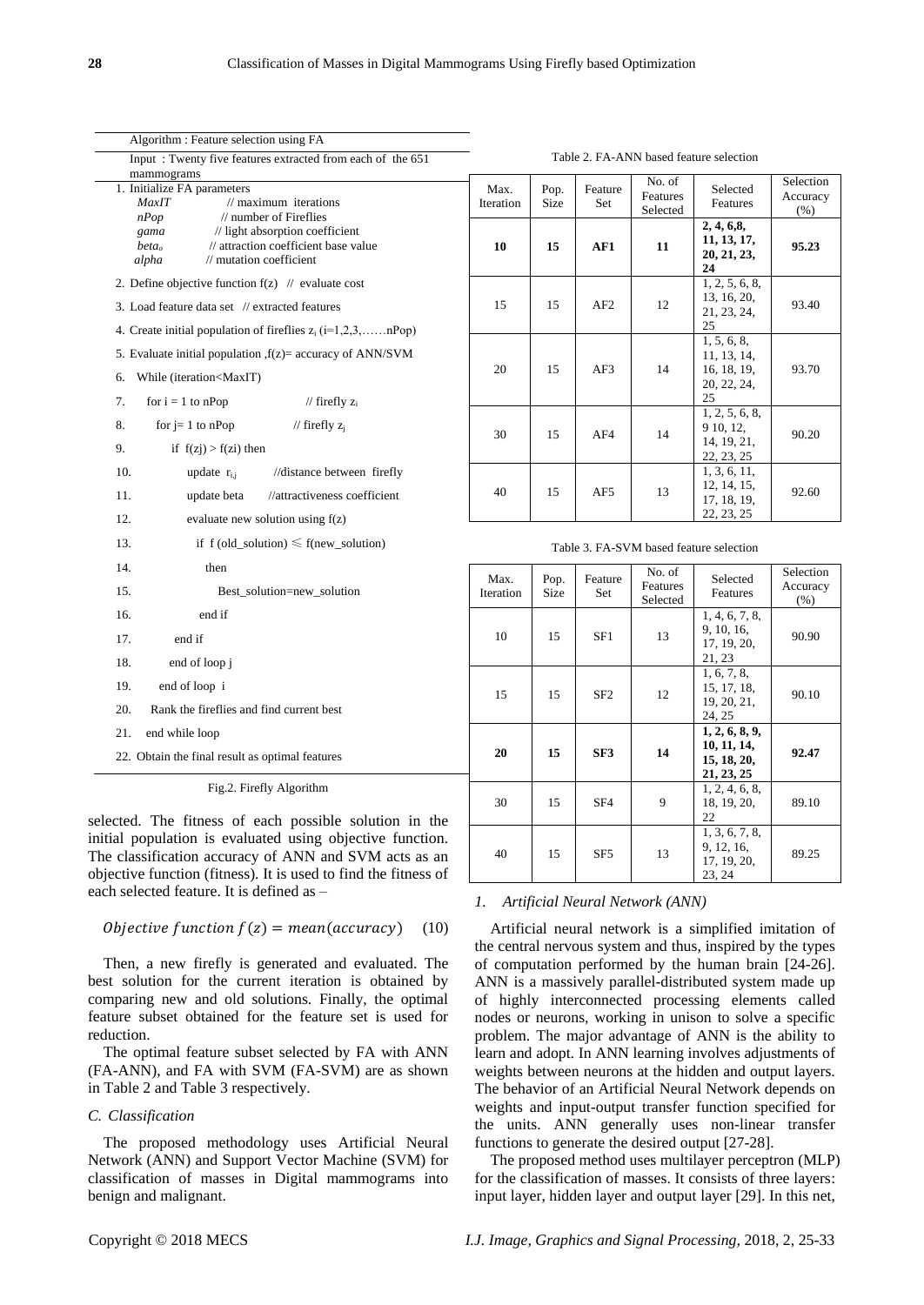information flows only in one direction (forward), hence MLP is known as feed forward neural network. The input layer simply passes the input to the next layer without any computation. Computation is performed at the hidden and output layers. Output layer ascertains the problem class (benign and malignant). Multilayer perceptron is trained using supervised training method. It requires training data comprising of a set of inputs with the associated outputs (targets). Output generated by the network in response to training data, is compared with the target data for calculation of error. An error determines the amount of weight adjustment for minimizing the overall error. Training of the network is repeated with the input data and weights adjusted until the desired inputoutput mapping is achieved [30]. In ANN, mean square error (MSE) determines the amount of weight change. Once the network is trained, validity of the model is evaluated by testing the model with unseen data.

#### *2. Support Vector Machine (SVM)*

Support vector machine is a supervised learning algorithm, developed by Vapnik, for solving classification problems [31]. For a two-class problem, the basic objective of SVM is to find an optimal hyperplane that separates two classes. A hyperplane is an optimal hyperplane if it separates the data with maximal margin. Data points close to maximal margin hyperplane are called support vectors, and the distance between data point and hyperplane is called margin of the SVM classifier. Let us consider a training set T with set of patterns and set of class labels, defined as –

$$
T = \{(x_1, y_1), (x_2, y_2), \dots \dots \dots (x_n, y_n)\}\tag{11}
$$

where,  $x_i$  is a pattern and  $y_i \in \pm 1$  is a class label.

Let S be a dot product space, then a hyperplane in S, is defined as-

$$
\{x \in S | w \cdot x + b = 0\}, w \in S, b \in R \tag{12}
$$

where, w is a weight normal to the line, b is a bias and  $w \cdot x = \sum_{i=1}^{m} w_i x_i$ 

The proposed method uses 'linear' Kernel based SVM with 10-fold cross validation. Therefore, SVM is a hyperplane *T* ( $w \cdot x + b = 0$ ) with maximum margin between two hyper planes  $T_1$  and  $T_2$ , defined as

$$
w \bullet x_i + b \ge +1 \text{ when } y_i = +1 \tag{13}
$$

$$
w \bullet x_i + b \leq +1 \text{ when } y_i = -1 \tag{14}
$$

SVM classifies, data using Equation (15), defined as

$$
class(x_i) = \begin{cases} +1 \text{ if } x_i \cdot w + b > 0 \\ -1 \text{ if } x_i \cdot w + b < 0 \end{cases}
$$
 (15)

#### IV. RESULTS AND DISCUSSION

The proposed Firefly algorithm based methodology was tested on over 651 digital mammograms obtained from Digital Database for Screening Mammography (DDSM) [32-33].Out of 651 cases, 314 were benign and 337 were malignant. The process of feature selection by Firefly algorithm with ANN and SVM classifiers is discussed in Section III. FA uses the following parameters, selected by trial and error method.

Maximum iterations (*MaxIT*) : 10/15/20/30/40/50 Number of Fireflies (*nPop*) : 15 Light absorption coefficient *(gama*) : 0.5 Attraction coefficient *(betao*) :1 Mutation coefficient *(alpha*) : 0.05

FA selects the subset of features based on fitness of the selected feature. Classification accuracy of ANN and SVM acts as the fitness value as defined in Equation (10).The subset of features selected by FA-ANN is as shown in Table 2. From Table 2, we observe that, FA-ANN selected five subsets AF1-AF5 for a fixed population size (Pop size=15) and varying number of iterations (Max. Iteration=10, 15, 20, 30, 40). The feature subset AF1 having 11 features appear to be the best, with a selection accuracy of 95.23%. The subset of features selected by FA-SVM is as shown in Table 3. From Table 3, we observe that FA-SVM selected five subsets of features, SF1-SF5. Subset SF3 appears to be the best feature subset having 14 features with a selection accuracy of 92.47%.

Feature subset AF1 acts as an input for the training and testing of artificial neural network. An ANN classifier is trained with the following parameters:

| Hidden layer size           | : 12           |
|-----------------------------|----------------|
| Training function           | : 'trainlm'    |
| No. of epoch                | :1000          |
| Performance function        | : 'mse'        |
| Minimum gradient (min_grad) | $: 1.0000e-07$ |
| Maximum failures (max fail) | :6             |
| Momentum (mu)               | $: 1.0000e-03$ |
|                             |                |

The proposed ANN (Multilayer Perceptron) consists of eleven nodes at input layer, twelve nodes at hidden layer and two nodes at output layer. The input data of 651 samples was portioned as 70% for training, 15% for testing and 15% for validation. The network trained for 1000 epoch using Levenberg-Marquardt ('trainlm') method. The best validation performance of the network obtained is 0.15707 at an epoch 23, as shown in Fig. 3.

The gradient and momentum parameters achieved by the network during training areas shown in Fig. 4. From Fig. 4, we observe that gradient and momentum parameter values obtained at epoch 29 is 0.019648 and 0.01 respectively.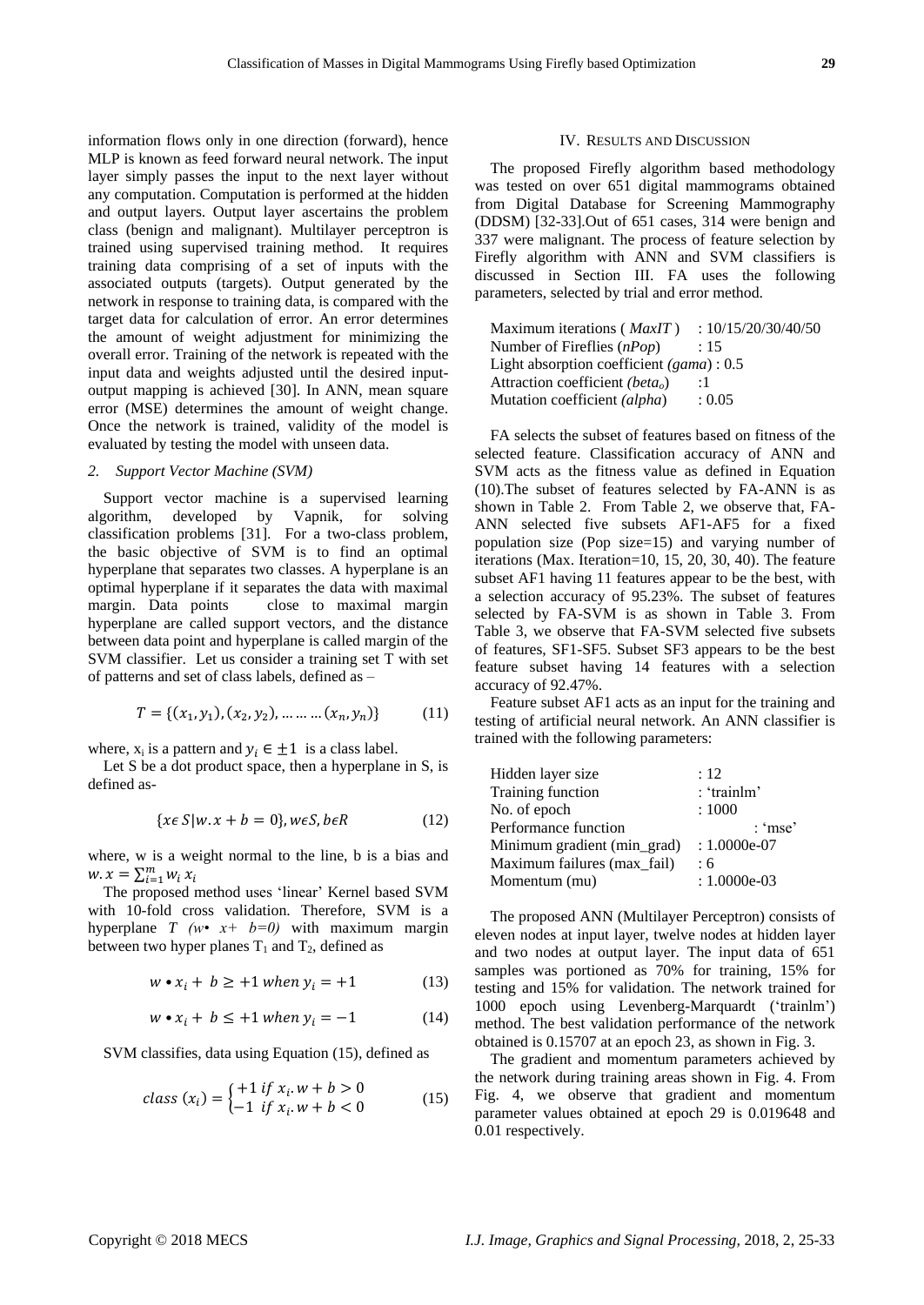

Fig.4. ANN training parameter values

The feature subset SF3 acts as input for the training and testing of SVM classifier. The classifier SVM was trained by 'linear' kernel function with 10-fold cross validation. The 10-fold cross validation technique was used to ensure correctness of results produce by the classifier. In 10-fold cross validation, input samples were randomly divided into 10-subsamples. Out of 10 subsamples, 9-subsamples were used to train the classifier and one subsample was used to validate the classifier. Result of the classifier is generated by averaging the results of all 10-folds validations. The parameters of SVM classification model, sigma and momentum per feature are as shown in Fig. 5. Other parameter values with Sequential Minimal Optimization (SMO) solver are, bias 0.2486 and kernel scale 0.2486.



The performance of the classifiers, evaluated using statistical parameter is as listed in Equations (16)-(21).

Sensitivity (TPR): It defines the amount of malignant (positive) cases, correctly classified as true positive (TP), out of all positive cases.

$$
TPR = \frac{TP}{TP + FN} \tag{16}
$$

Specificity (TNR): It defines the amount of benign (negative) cases correctly classified as true negative (TN), out of all negative cases.

$$
TNR = \frac{TN}{TN + FP}
$$
 (17)

Accuracy (ACC): It defines the total amount of TP and TN cases correctly classified as TP and TN, out of all the cases.

$$
ACC = \frac{TP + TN}{TP + FN + TN + FP}
$$
 (18)

Type-I error: Type-I error is also known as false alarms. It is define as false positive rate (FPR).

$$
FPR = \frac{FP}{FP + TN} \tag{19}
$$

Mean square error (MSE): The weights and bias values of the network are, updated according to mean square error. It is the difference between target and the output generated by the network.

$$
MSE = \frac{1}{n} \sum_{i=1}^{n} (O_i - T_i)^2
$$
 (20)

Root mean square error (RMSE): It is defined as-

$$
RMSE = \sqrt{MSE} \tag{21}
$$

Area under ROC Curve (AUC): The area under receiver operating characteristics (ROC) curve is a plot between sensitivity (TPR) on Y-axis and 1-Specificity on the X-axis [34].

The summary of classifier performance is as shown in Table 4. From Table 4, we observe that artificial neural network (ANN) is superior to support vector machine (SVM). ANN achieves an accuracy of 95.23% with a sensitivity of 96.43% and specificity of 93.94%. On the other hand, SVM achieves an accuracy of 92.47% with 96.14% sensitivity and 88.53% specificity. The misclassification rate of ANN and SVM are 4.77% and 7.53% respectively. Similarly, false alarm or type-I error (FPR) for ANN and SVM is 3.14% and 11.46% respectively.

 $10^{-6}$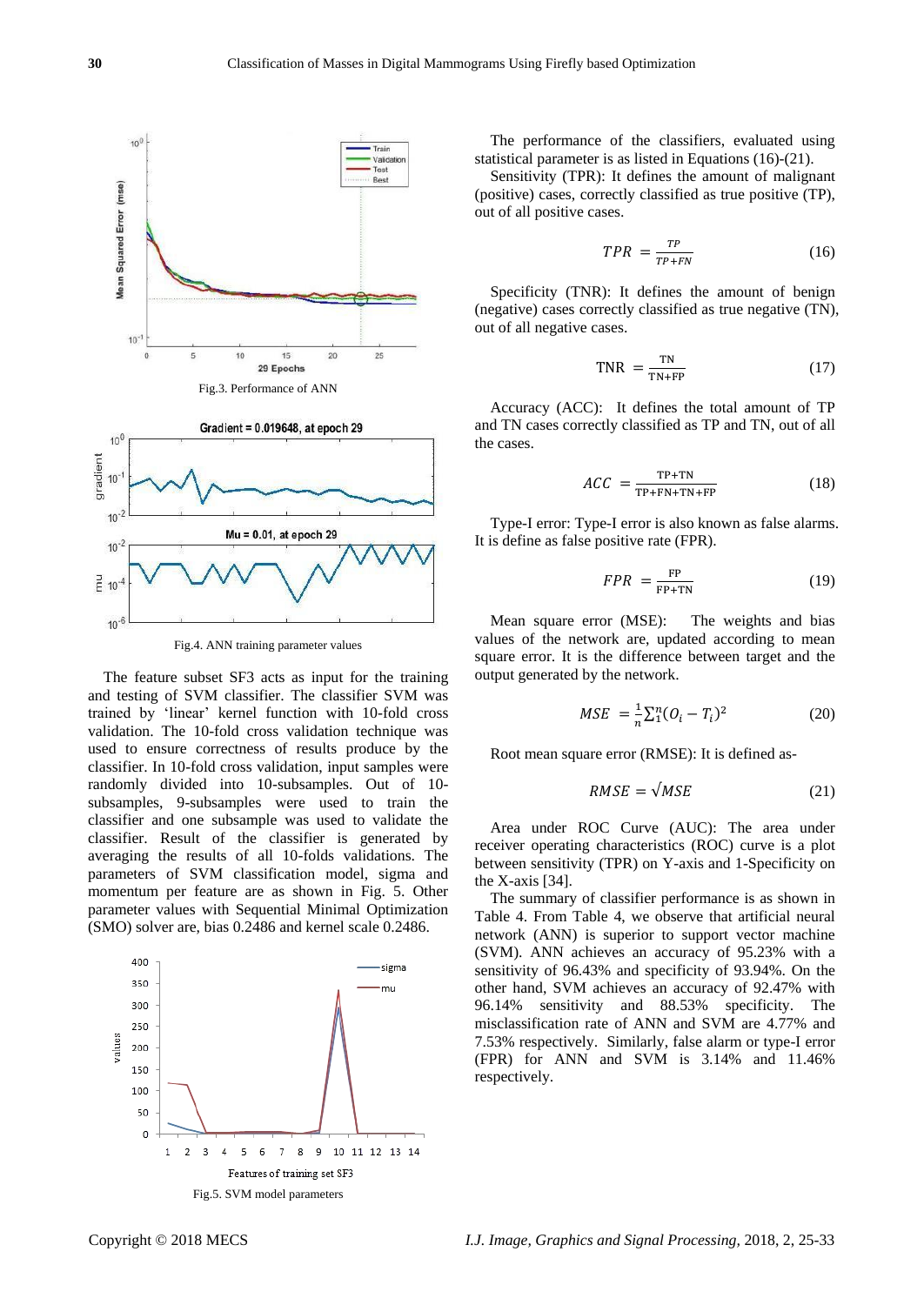| Methods    | TP  | <b>FN</b> | TN  | FP | <b>TPR</b><br>(%) | <b>TNR</b><br>(%) | <b>ACC</b><br>(% ) |
|------------|-----|-----------|-----|----|-------------------|-------------------|--------------------|
| <b>ANN</b> | 325 | 12        | 295 | 19 | 96.43             | 93.94             | 95.23              |
| <b>SVM</b> | 324 | 13        | 278 | 36 | 96.14             | 88.53             | 92.47              |

Table 4. Classifier performance

TP: True Positive, FN: False Positive, TN: True Negative, FP: False Positive, TPR: True Positive Rate, TNR: True Negative Rate , ACC: Accuracy

Other parameters, mean square error (MSE), root mean square error (RMSE) and correlation coefficient (R), measure the predictive power of a classification model. An error is defined as the difference between target and the output generated by the classifier. The error of ANN and SVM per training sample is as shown in Fig. 6 and Fig. 7. The mean square error of ANN and SVM is 0.08013 and 0.0860 respectively. Smaller the value of MSE better is the model. Root mean square is the square root of the difference between target and output of classifier. RMSE Value of ANN and SVM is 0.2141 and 0.2933 respectively. Similarly, the correlation coefficient (R) between target and output for training, testing and validation of ANN is 0.85082. The classification model is 100% linear, if  $R=1$ . It is concluded that ANN classifier is superior to SVM with reference to MSE and RMSE parameters.



Another useful parameter used to determine the performance of the classifiers is the area under receivers

operating characteristics (ROC) curve. It is a graph between true positive rate (TPR) and false positive (FPR) rate. The area under ROC curve lies between 0 and 1. If area under curve is equal to one, classifier is said to be 100% correct [34].The receiver operating characteristics curves for ANN and SVM are as shown in Fig. 8 and the area under ROC curve with 95% Confidence interval for ANN and SVM is presented in Table 5.



Fig.8. Comparison of ROC curves of ANN and SVM classifiers

Table 5. Area under ROC curve for ANN and SVM

| Method        | Area | Std.<br>Error | Asymptotic<br>sig. | Asymptotic 95%<br>Confidence<br>Interval |      |
|---------------|------|---------------|--------------------|------------------------------------------|------|
|               |      |               |                    | LB                                       | UB   |
| <b>FA-ANN</b> | .965 | .008          | .000               | .950                                     | .980 |
| <b>FA-SVM</b> | .951 | .009          | .000               | .933                                     | .969 |

From Table 5, we observe that the area under curve for ANN is  $A_Z=0.965\pm0.008$  and for SVM it is  $A_Z=0.951\pm0.009$ . From Fig. 8, we can see that ROC curve for ANN is close to one.

Performance of the classifier depends on the feature selection process as well as the number of cases used for training of classifiers. Use of very few and unbalanced cases (benign and malignant) for training of classifiers would affect the performance of the classifier as well as the feature selection process [35-36]. The proposed firefly based feature selection and classification method used a large and balanced data set, comprising of 651 cases.

With the above discussion, we conclude that FA-ANN method is superior to FA-SVM, in terms of statistical and other parameters used for evaluating the performance of the classifiers. The method, FA with ANN, selects the most optimal features with an accuracy of 95.23%. The proposed method can help to improve breast cancer diagnosis.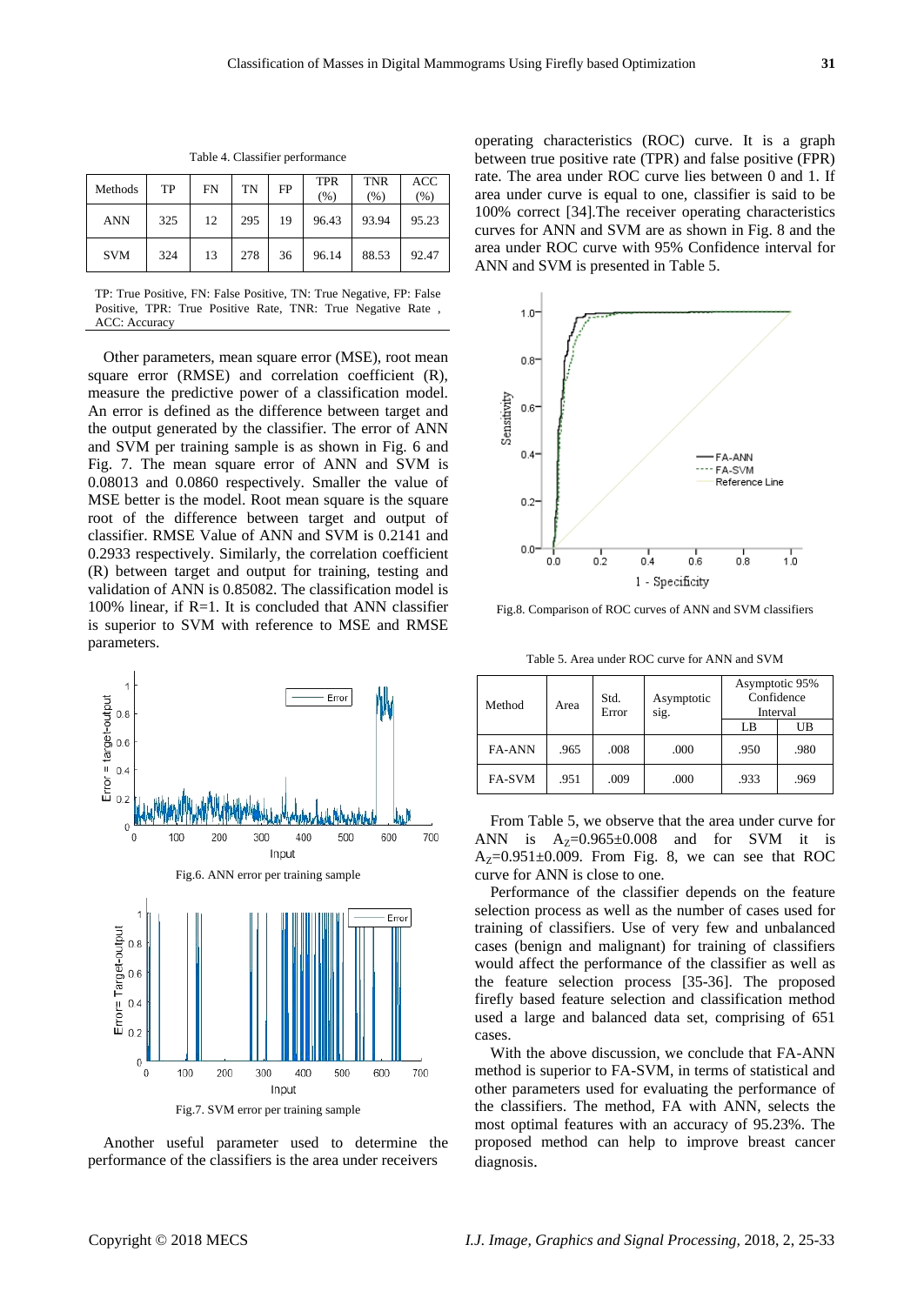#### V. CONCLUSION

In this paper, we studied methods for feature selection and classification of masses in digital mammograms. Feature selection is carried out by Firefly algorithm, with artificial neural network and support vector machine. Feature selection by firefly algorithm depends on fitness value. Classification accuracy of ANN and SVM acts as fitness value. Features selected by FA-ANN and FA-SVM were used to train and test two classifiers, artificial neural network and support vector machine. Performance study of the proposed methods showed that FA-ANN based feature selection and classification technique is superior to FA-SVM. Result achieved with the proposed method proves that Firefly algorithm can be effectively applied for feature selection and classification of masses. This method can help to improve breast cancer treatment and would minimize mortality rate.

#### **REFERENCES**

- [1] (NCI), N. C. I. Cancer stat fact sheets: Cancer of the breast. Available at: http://www.seer.cancer.gov/statfacts/ html / breast.html, May 2009.
- [2] B. Acha, C. Serrano, R.M. Rangayyan and J.L. Desautels, "Detection of microcalcifications in mammograms," *Recent Advances in Breast Imaging, Mammography, and Computer-Aided Diagnosis of Breast Cancer.* SPIE, Bellingham, 2006.
- [3] C. Blum and Li. Xiaodong, "Swarm intelligence in optimization," In *Swarm Intelligence*, pp. 43-85. Springer Berlin Heidelberg, 2008.
- [4] D. Karaboga and B. Bahriye, "A powerful and efficient algorithm for numerical function optimization: artificial bee colony (ABC) algorithm," *Journal of global optimization,* Vol*.*39, pp. 459-471, 2007.
- [5] M. Dorigo and T. Stutzle, "The ant colony optimization metaheuristic: Algorithms, applications, and advances," *International series in operations research and management science,* pp. 251-286, 2003.
- [6] J. Kennedy and R.C. Eberhart. "The particle swarm: social adaptation in information-processing systems," In *New ideas in optimization*, pp. 379-388. McGraw-Hill Ltd., UK, 1999.
- [7] X. S. Yang, "Nature-inspired metaheuristic algorithms," Luniver press, UK, pp. 242-246, 2008.
- [8] X. S. Yang, "Firefly algorithms for multimodal optimization," In *International symposium on stochastic algorithms*, pp. 169-178, Springer, Berlin, Heidelberg, 2009.
- [9] X. S. Yang and S. Deb, "Cuckoo search via Lévy flights," In *Nature & Biologically Inspired Computing, 2009. NaBIC 2009. World Congress on*, pp. 210-214, IEEE, 2009.
- [10] X. S. Yang, "A new metaheuristic bat-inspired algorithm," *Nature inspired cooperative strategies for optimization*, pp. 65-74,2010.
- [11] A. H. Gandomi and A. H. Alavi, "Krill herd: a new bioinspired optimization algorithm," *Communications in Nonlinear Science and Numerical Simulation, v*ol. 17, pp. 4831-4845, 2012.
- [12] X. S. Yang and X. He, "Firefly algorithm: recent advances and applications," *International Journal of Swarm Intelligence,* vol. 1, pp. 36-50, 2013.
- [13] E. Sarac and S. A. Özel, "Web page classification using firefly optimization," In *Innovations in Intelligent Systems and Applications (INISTA), 2013 IEEE International Symposium on*, pp. 1-5, IEEE, 2013.
- [14] J. Senthilnath, S. N. Omkar and V. Mani, "Clustering using firefly algorithm: performance study," *Swarm and Evolutionary Computation,* vol. 1, pp.164-171, 2011.
- [15] H. Banati and M. Bajaj, "Firefly based feature selection approach," *International Journal of Computer Science,*  vol.8, pp. 473-480, 2011.
- [16] C. L. Blake, "UCI repository of machine learning databases," *http://www.ics.uci.edu/~mlearn/MLRepository. html*, 1998.
- [17] S. K. Pal, C. S. Rai and A. P. Singh. "Comparative study of firefly algorithm and particle swarm optimization for noisy non-linear optimization problems." *International Journal of intelligent systems and applications,* vol. 4, pp. 50, 2012.
- [18] G. P. Singh and A. Singh, "Comparative study of Krill Herd, firefly and cuckoo search algorithms for unimodal and multimodal optimization." *International Journal of Intelligent Systems and Applications*, vol. 6, pp. 35, 2014.
- [19] K. G. Dhal, I. Quraishi and S. Das, "A Chaotic Lmeta," *International Journal of Image, Graphics and Signal Processing*, vol. 7, pp. 69, 2015.
- [20] S. Thawkar and R. Ingolikar, "Automatic Detection and Classification of Masses in Digital Mammograms," *International Journal of Intelligent Engineering and Systems,* vol. 10, pp. 65-74, 2017.
- [21] S. Thawkar and R. Ingolikar, "Efficient approach for the classification of masses in digital mammograms," *International journal of innovative computing information and control,* vol.13, pp. 967-978, 2017.
- [22] M. Sameti, R. K. Ward, J. Morgan-Parkes and B. Palcic, "A method for detection of malignant masses in digitized mammograms using a fuzzy segmentation algorithm," In *Engineering in Medicine and Biology Society, 1997. Proceedings of the 19th Annual International Conference of the IEEE*, vol. 2, pp. 513-516, IEEE, 1997.
- [23] H. Li, Y. Wang, K. R. Liu, S. C. Lo and M. T. Freedman, "Computerized radiographic mass detection. II. Decision support by featured database visualization and modular neural networks," *IEEE transactions on medical imaging,*  vol. 20, pp. 302-313, 2001.
- [24] K. Bovis, S. Singh, J. Fieldsend and C. Pinder, "Identification of masses in digital mammograms with MLP and RBF nets," In *Neural Networks, 2000. IJCNN 2000, Proceedings of the IEEE-INNS-ENNS International Joint Conference on*, vol. 1, pp. 342-347, IEEE, 2000.
- [25] S. Baeg, and N. Kehtarnavaz, "Texture based classification of mass abnormalities in mammograms," In *Computer-Based Medical Systems, 2000. CBMS 2000. Proceedings. 13th IEEE Symposium on*, pp. 163-168, IEEE, 2000.
- [26] R. P. Velthuizen and J. I. Gaviria, "Computerized mammographic lesion description," In *[Engineering in Medicine and Biology, 1999. 21st Annual Conference and the 1999 Annual Fall Meetring of the Biomedical Engineering Society] BMES/EMBS Conference, 1999. Proceedings of the First Joint*, vol. 2, pp. 1034-vol, IEEE, 1999.
- [27] D. B. Fogel, E. C. Wasson III, E. M. Boughton and V. W. Porto, "Evolving artificial neural networks for screening features from mammograms," *Artificial Intelligence in Medicine,* vol. 14, pp. 317-326, 1998.